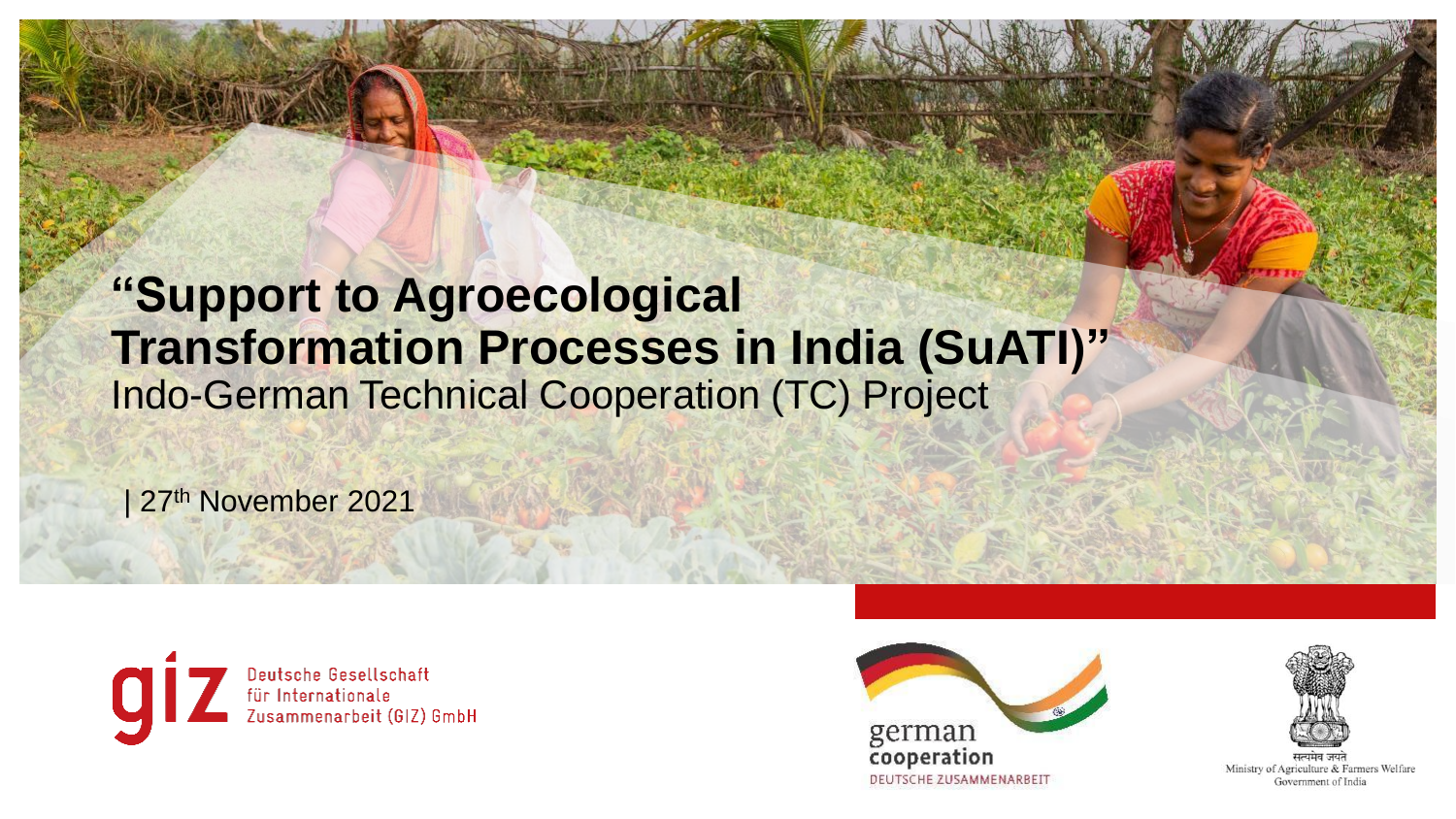#### **Background**

- Agroecological approaches are gaining momentum worldwide in view of the global agricultural sustainability crisis
- India has significantly stepped up its engagement to make agriculture more sustainable, remunerative and climate-resilient
- In 2019, the German Parliament has passed a motion to gear its Development Cooperation in the agricultural sector towards agroecological principles
- Indo-German Lighthouse **"Agroecology and Sustainable Management of Natural Resources"** to be signed between BMZ and MoA&FW – will provide a thematic focus for bilateral cooperation to develop joint initiatives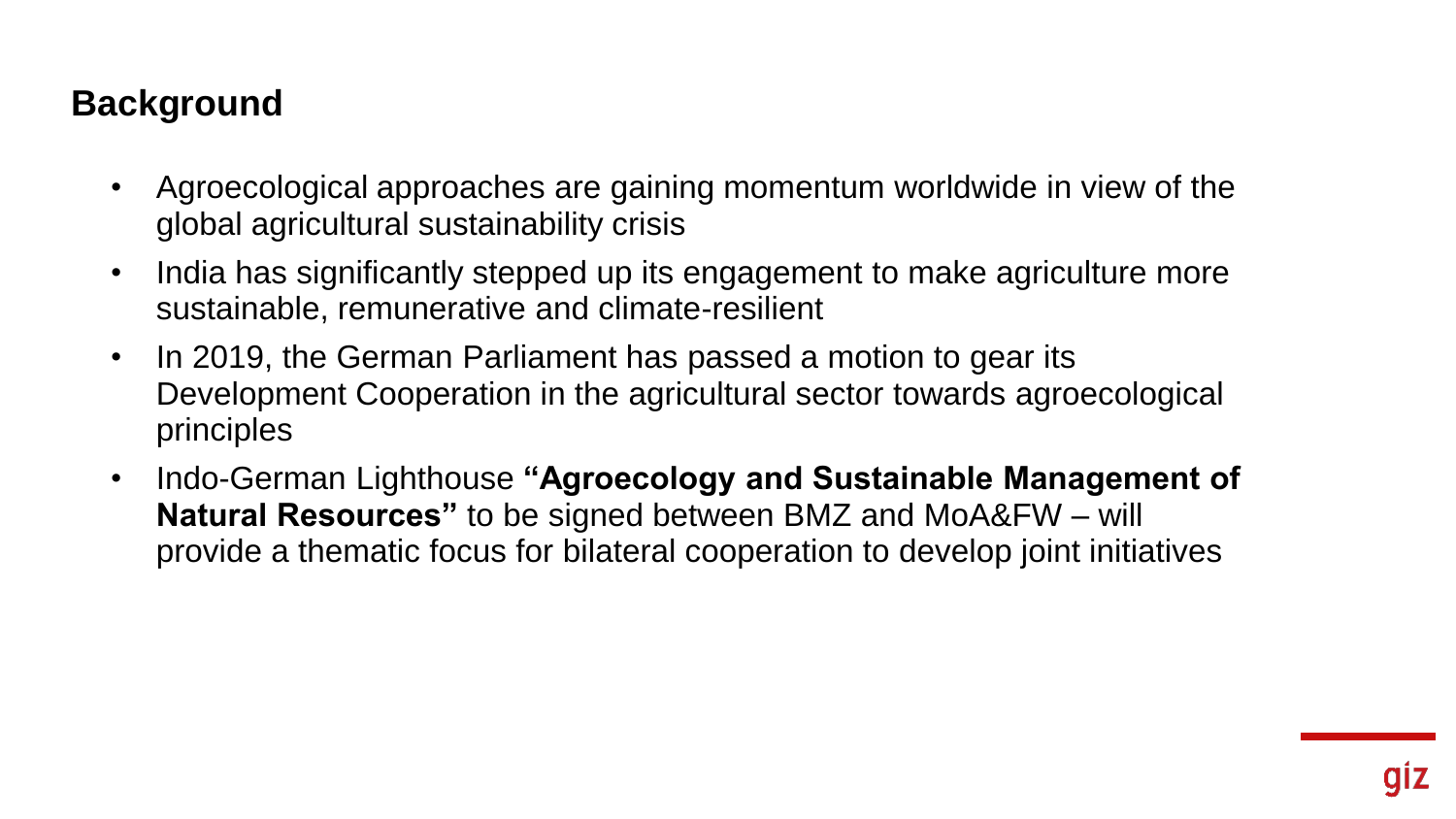## **Opportunities of Agroecology for India**

- National and State policies and programmes in India are increasingly geared towards sustainable agricultural practices and approaches.
- Strengthened consumer awareness and successful business models, particularly in the organic food sector, have increased the demand for sustainably produced food.
- Agroecological approaches may help upscale and broaden the scope and reach of various agriculture policies and programmes as well as private sector initiatives
- Agroecological approaches can contribute towards the achievements of SDGs, NDCs and other commitments
- Agroecological and other innovative measures are of "no regret" nature and enhance resilience of farming communities against multiple shocks (e.g. climate change, economic crises, Covid-19 pandemic).
- As a front-running nation in sustainable agriculture, India may help pave the way for the transformation of global agri-food systems, which may open up economic opportunities.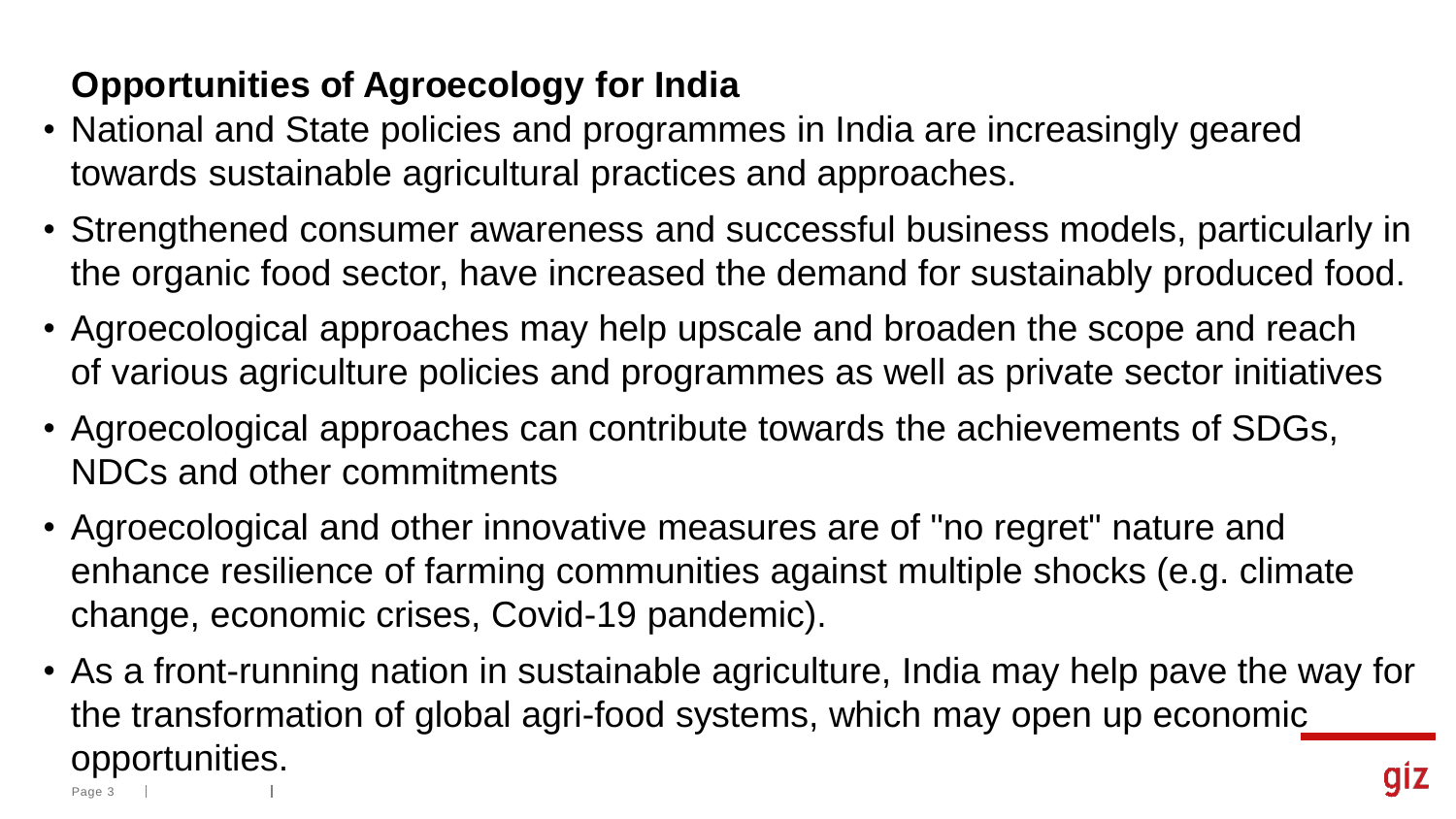### **Existing Agroecology support ecosystem of Indo-German Cooperation projects**

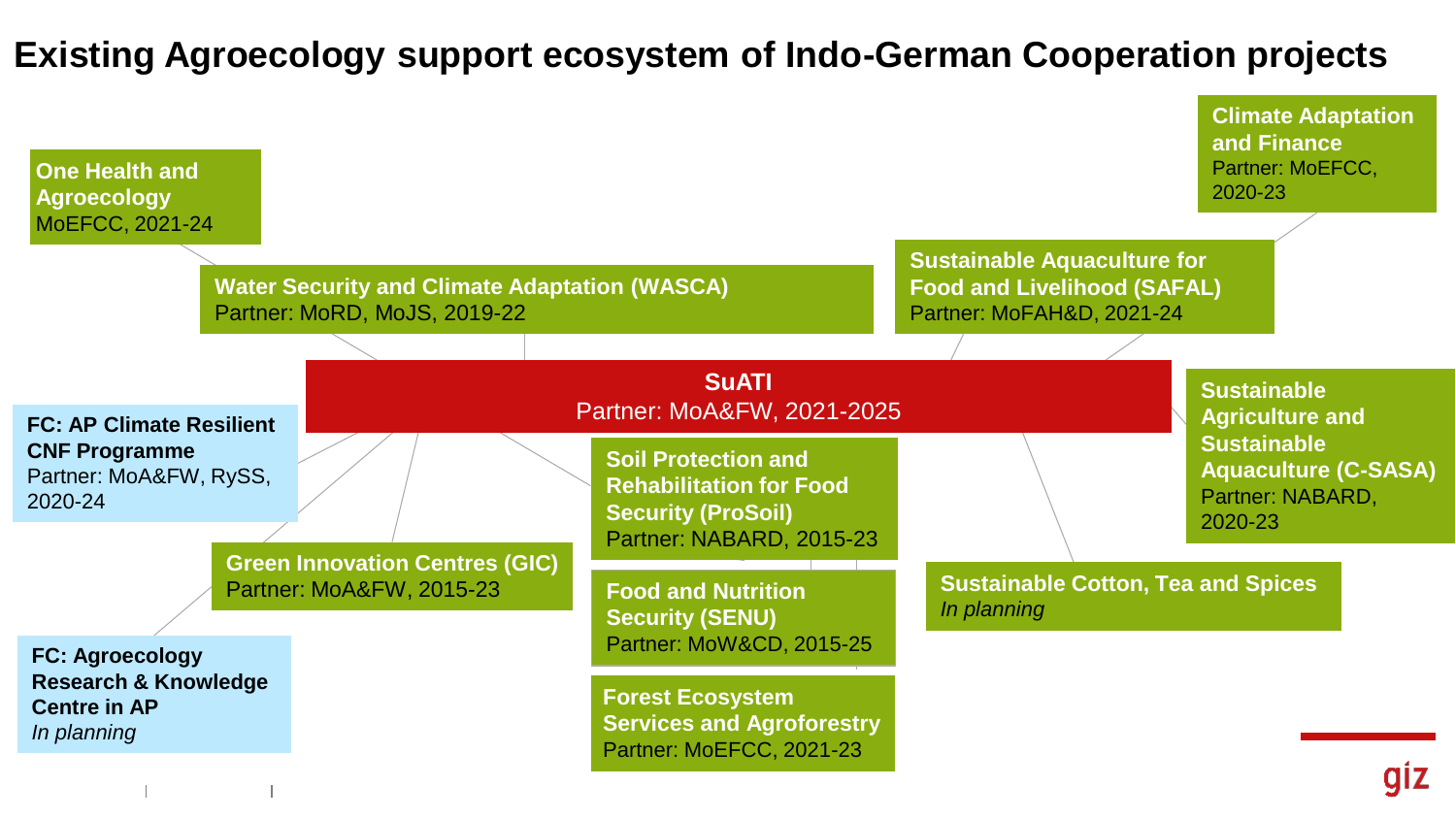### **"Support to Agroecological Transformation Processes in India" - SuATI**

**Duration:** 01/2021-12/2025

**Lead Partner:** 

Ministry of Agriculture & Farmers' Welfare (MoA&FW)

**Implementation states:**  Karnataka, Madhya Pradesh, Assam



**SuATI Objective:** Agroecological transformation processes for agriculture and food systems are strengthened at national and state level

- It's a **Technical Cooperation** project wherein GIZ would provide technical support at national and state level
- Foster further **evolution of diversified approaches** in sustainable farming - special emphasis on natural farming and organic farming
- Strengthening of **scientific evidences** of positive impacts of AEapproaches, in cooperation with national and sub-national research institutions
- Thematic focus on **market development** (inputs, post harvest etc.) for organic and natural products and **consumer awareness** (rural/urban, private consumers, public sector)
- Development of **successful business models** for organic, natural and other sustainable agricultural approaches for producer groups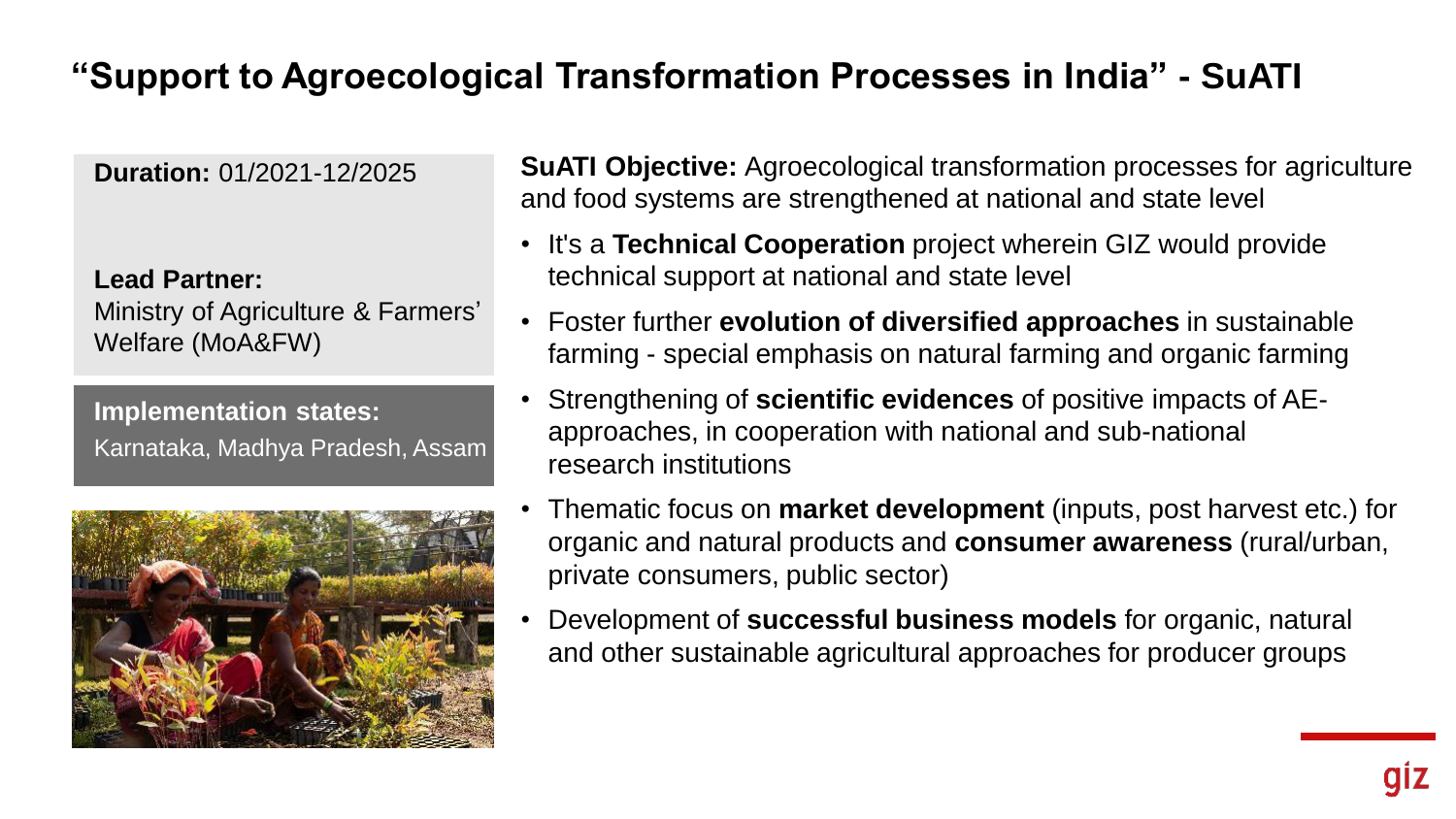### **Output 1: Agroecological Knowledge Systems**



To improve sharing and application of knowledge on agroecological and other Objective Indian sustainable agricultural practices

#### Main Activities

- Support platforms etc. for assimilation and dissemination of knowledge across functional levels of agroecological and other sustainable practices
- Strengthen capacity of educational, research and training institutions to deliver agroecological skills for research, advisory and extension
- Engage with private, public and civil society initiatives for uptake of agroecological and other sustainable agricultural practices
- Support the conceptual development of planned Agroecological Knowledge & Research Centre in AP, supported by German Financial Cooperation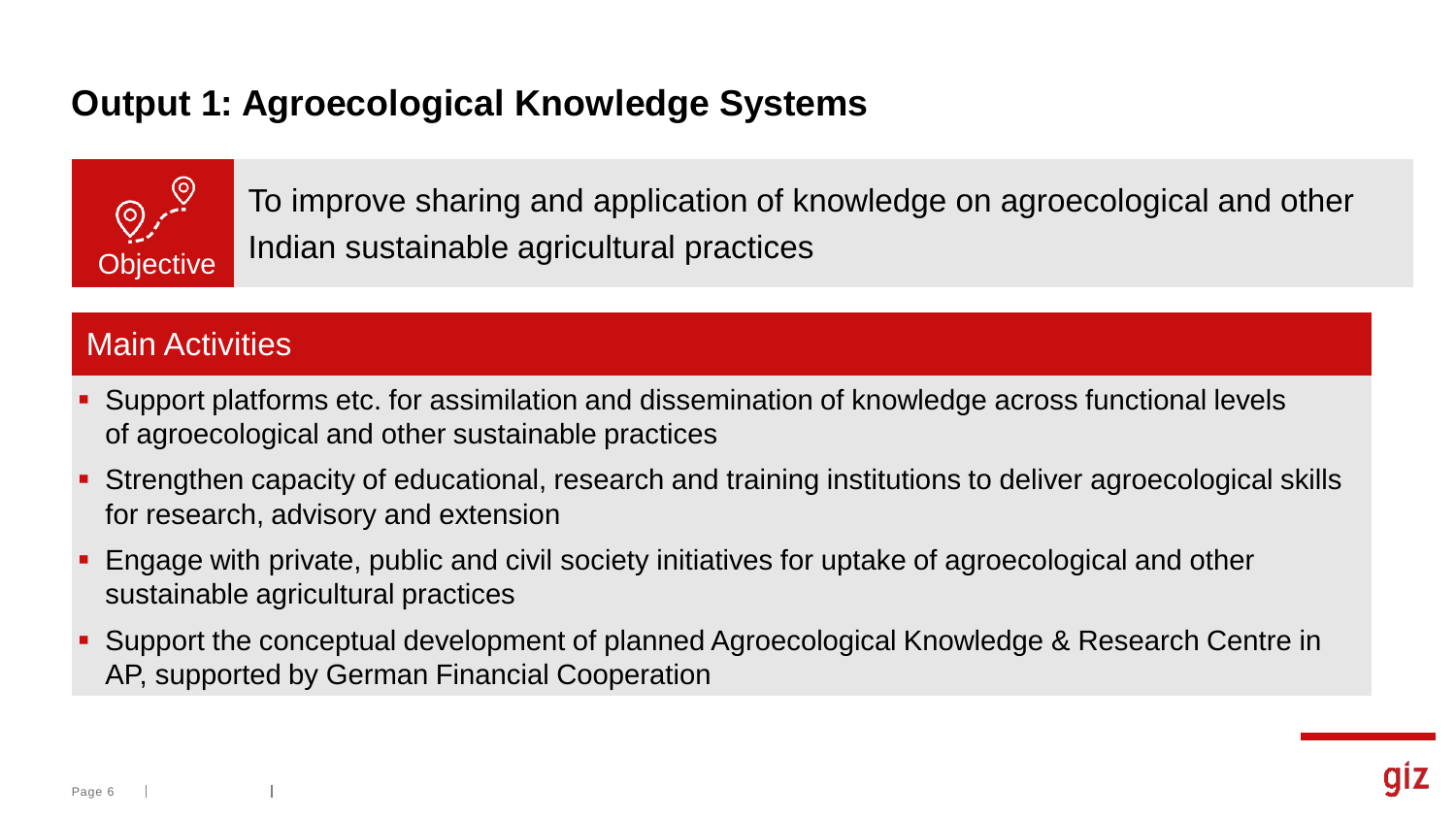### **Output 2: Implementation of Agroecological Initiatives at State Level**



To strengthen policy, public and private sector initiatives and their implementation with focus on market development and consumer awareness in Objective the states

#### Main Activities

- Facilitate inclusion of AE approaches in state agriculture policies and action plans (, SAPCC, agriculture and allied sector plans, etc.)
- Create discussion and collaboration spaces among producers/collectives, consumers, private sector and government (e.g. on collective certification systems such as PGS and others)
- Strengthen successful business models, multi cropping system e.g. market identity/"brand label" for organic/AE FPCs and other producer groups
- Encourage government procurement of locally sourced and diverse food produce from agroecological producers (schools, hospitals, canteens, etc.)
- Support awareness-raising around safe and local food (e.g. through social media/digital platforms)

#### **Partners**

- State agriculture dep., other relevant sector dep.
- **Meso-level, e.g. State** Federations of FPOs
- Consumer groups
- **Private sector**
- CSO<sub>S</sub>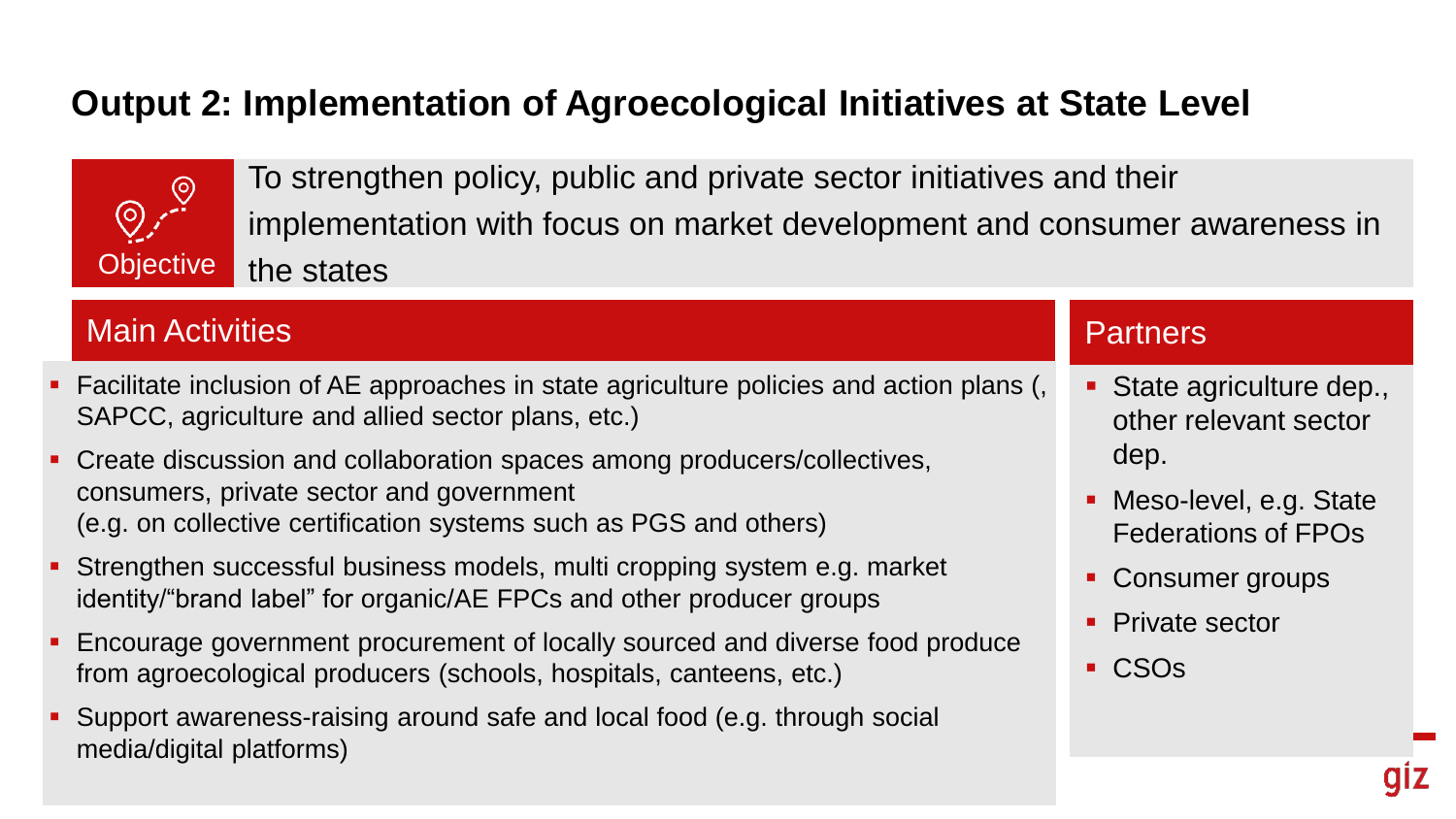### **Output 3: National Policy Frameworks and Programmes**



To support further development of national policy frameworks and programmes **Objective** for uptake of AE principles and practices

#### Main Activities

- Support multi-level and inter-institutional policy dialogue through expert groups, fora, think tanks and similar instruments
- Inform policy on evidences of agroecological benefits emerging from Knowledge Systems (Output 1) and State Level Implementation (Output 2)
- Technically support MoAFW in integrating agroecological principles and approaches into key programmes and missions / sub-missions
- Support policy and expert dialogues between India and Germany

#### **Partners**

- MoAFW departments
- **MoAFW** advisory bodies and committees
- **Int. and national** universities, policy platforms
- lnt. org.